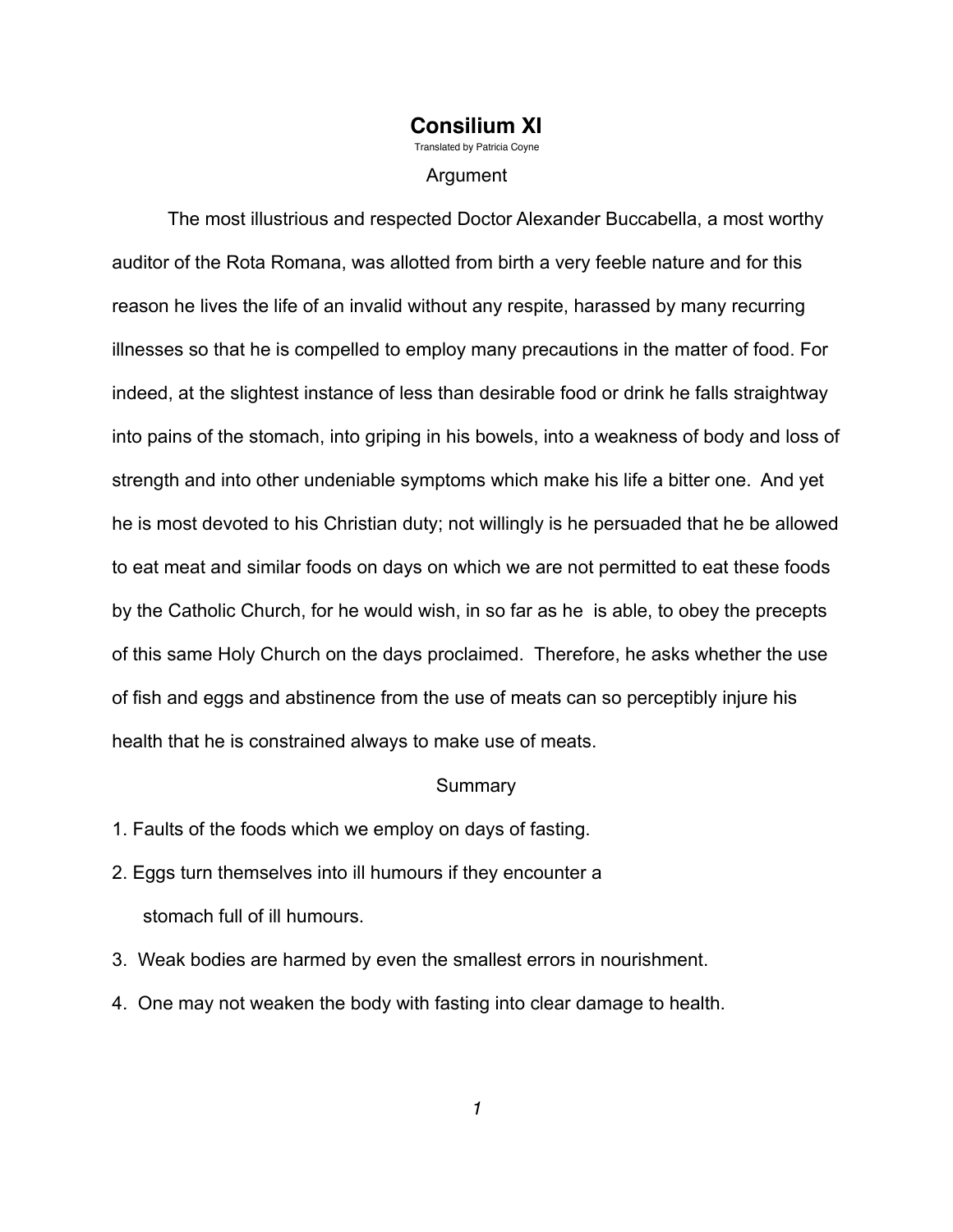### **Consilium XI**

 To reach a decision in this case, in the first place the nature of this most illustrious man and the conditions by which he is troubled must be considered. Next must be considered those parts of his body which particularly serve his constitution by the digestion of food. Thirdly we must consider the nature of the foods which we are bound to use when it is not permissible to eat meat. And with respect to the first point, it is well known that the most illustrious man is very feeble in nature because of the weakness of his natural heat and the strength of his preternatural heat; because of this strength, with the better emissions having been easily dissipated, the natural heat becomes weaker every day. And hence it follows that he easily suffers harm from the slightest cause whatsoever and so he always leads a sickly life, as mentioned before, a life tormented by many abnormal conditions and especially troubled by abdominal problems; from which problems he is accustomed to endure a thousand symptoms which he must suffer very grievously.

 With respect to the second point, it can easily be seen from what has been said that this most illustrious man has been allotted internal organs which are all naturally extremely weak, so that his organs which are barely sufficient for the normal digestion of any nourishment, foods and liquids, are in such a condition that they easily cause overloading of the stomach and of the liver and of the Meseraic veins and much more stubborn obstructions of the spleen; and in fact it becomes subject to swellings which can be detected just by touch or from a very copious and constant flatulence; wherefore, in addition to the myriad of symptoms already mentioned which accompany

*2*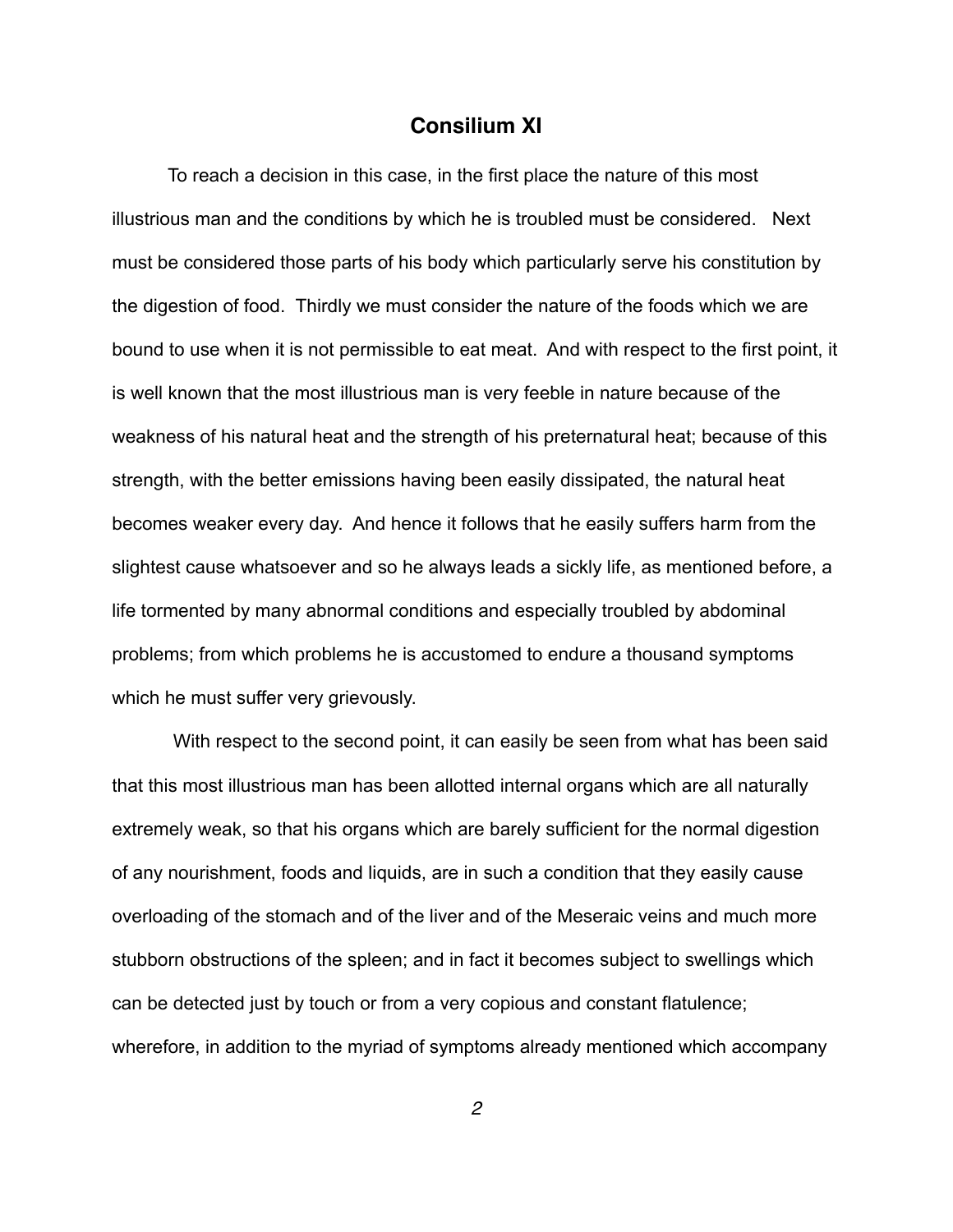### **Consilium XI**

a predisposition toward stomach disorders, his problems very easily provoke chronic colic and are accustomed to keep him in constant agony

**1.** With respect to the third point, it is very well known that all the foods we use on fast days and on other days on which we abstain from meat according to the precept of the Holy Church, if we except eggs, are either cold and moist and thus easily corruptible, or too hot, or cause gas or generate watery excrement; and especially there are those foods which are heavy and melancholic, some also hard to digest and some easily becoming rotten and, in short, each and every one very prone to cause diarrhea and flatulence. **2.** Moreover, there is no doubt that eggs, considered on their own, offer excellent food and are not inherently harmful when they encounter a healthy stomach and one not filled with evil humours; at other times, if eggs encounter a stomach poorly disposed and filled with evil humours, or if they should have some natural contrariety with the stomach itself, it is far from the case that they supply good nourishment, so that rather they turn into very evil and detestable humours, because, moreover, they may thus at the same time have a contrariety to nature: for it is certain and witnessed in Gal. *lib. 1. de loc. aff. cap. 2.* that some people digest eggs poorly and turn them into very harmful nourishment.

**3.** Since matters stand thus, it must be said with absolute certainty that the most illustrious man, endowed with such a nature and suffering the aforementioned symptoms, cannot sustain life with any other foods but excellent meats and for that reason he can suffer marked and notable harm from the consumption of any other

*3*